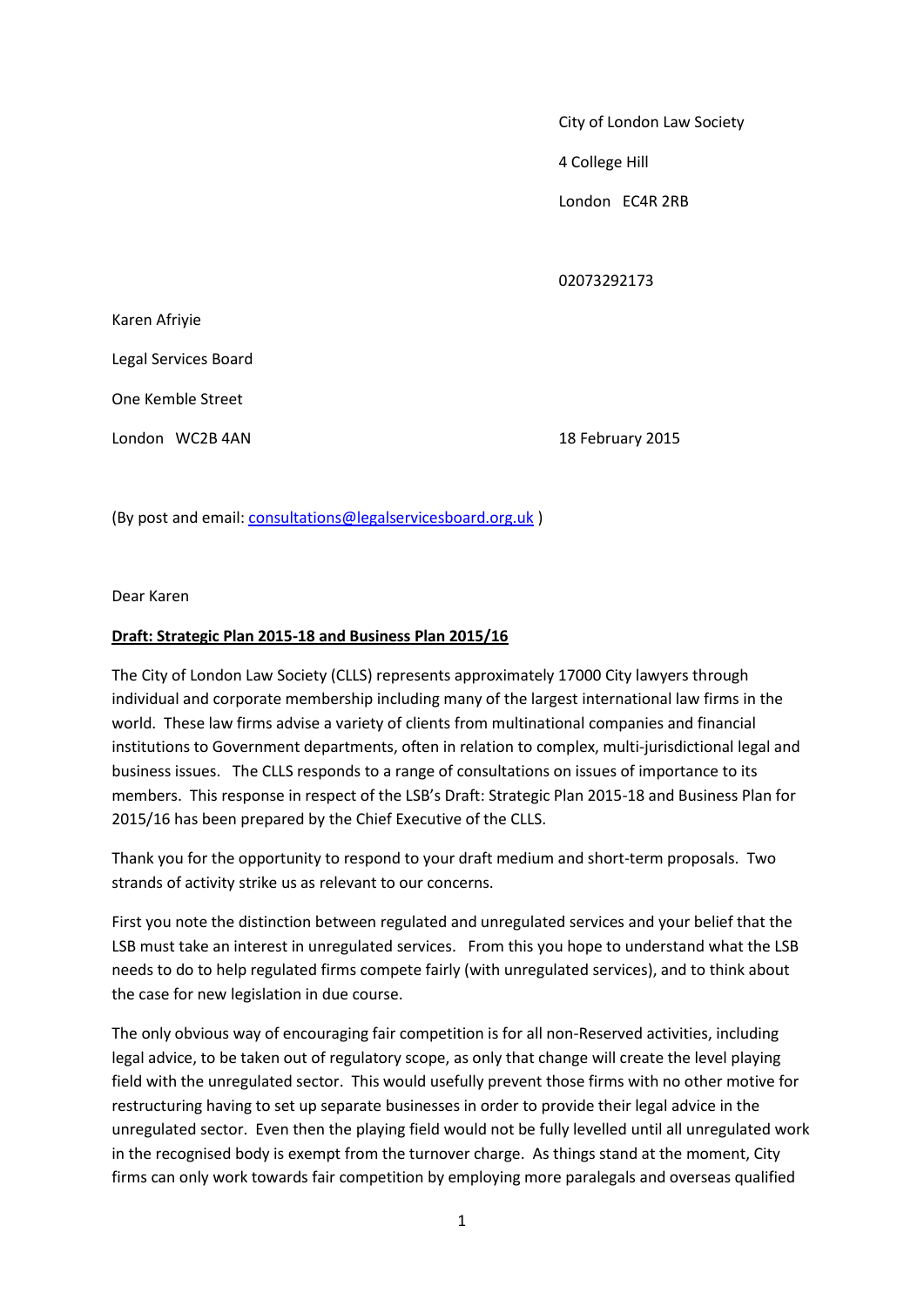lawyers (subject to their local practising restrictions) in self-regulated separate businesses and by encouraging some or all of their solicitors to come off the Roll and work in them.

Notwithstanding Government's reluctance to review the boundary between Reserved and Unreserved activities, it is clear that some Reserved legal services pose a greater risk than others, either to professional clients, lay consumers, or both. Thus a risk assessment of Reserved legal activities should be an obvious pre-requisite to determining which of the Reserved activities require the greatest degree of regulatory attention (and hence, resources) to protect consumers. In isolated circumstances this has already occurred; for example in 2010/11, Charles River Associates was commissioned by the LSB to determine, amongst other things, the level of risk posed by City legal activities (this included non- Reserved as well as Reserved activities). But no such systematic risk analysis has been conducted across the full range of Reserved activities.

If it is difficult to understand why the contemporary Reserved sector has not been risk assessed, it is even less explicable why the non-Reserved sector has been similarly neglected. The non-Reserved sector makes up an estimated 85% of total legal services, by volume. No-one knows which non-Reserved activities pose the greatest risk to which clients, because no-one has done a thorough risk analysis. There is no obligation to regulate any non-Reserved activity (leaving aside anything too closely related to Reserved activity), unless it is carried out by an Authorised person, normally a qualified lawyer. It remains an extraordinary paradox that 85% of legal services can be conducted in a wholly unregulated fashion, but only if the services are provided by people in whom the clients can have no legal regulatory confidence. Absurdly, the greater an individual's legal qualification to deliver legal services, the greater is his need for formal legal regulatory supervision. In the context of non-Reserved activity, today's regulatory capture of solicitors is driven more by a desire to protect regulatory reputation and maximise regulatory funding, than by looking to protect the lay consumer in an uncertain unregulated sector. Solicitors should be allowed – nay, encouraged – fully to participate and practise in the developing unregulated sector, whilst retaining the solicitor brand. This would act as a 'professional' differentiator from unregulated competitors, whilst providing significant consumer protections and acting to drive up standards in that sector.

The second strand is the option you identify for a new review in 2015/16 of the regulatory treatment of under-spend of practising certificates, in the context of the 'permitted purposes' regulated by section 51 of LSA2007. It is not wholly clear whether your proposal covers only the under-spend of practising certificates – as suggested in the title of the proposal – or whether your proposal hints at a full review of the way that Section 51 operates.

These two strands are not unrelated, to the extent that 'permitted purposes' are funded compulsorily via the practising fee, but generally relate to the purchase of unreserved 'public interest' activities but for which there is no evident regulatory requirement. The CLLS firms pay some £25m annually towards the regulatory and 'permitted purposes' costs of the legal sector. This represents over 25% of the total regulatory costs of the legal sector and, in large part, is an incremental cost to the significant compliance and internal regulatory costs already borne by the firms to enhance their national and international reputation. The great majority of the work of City firms is unreserved activity that would require no regulation if was carried out either by non-lawyers operating from wherever they choose, or by lawyers operating outside this jurisdiction. Arguably, the majority of the City firms' legal regulatory costs are an unwarranted overhead, that bears no